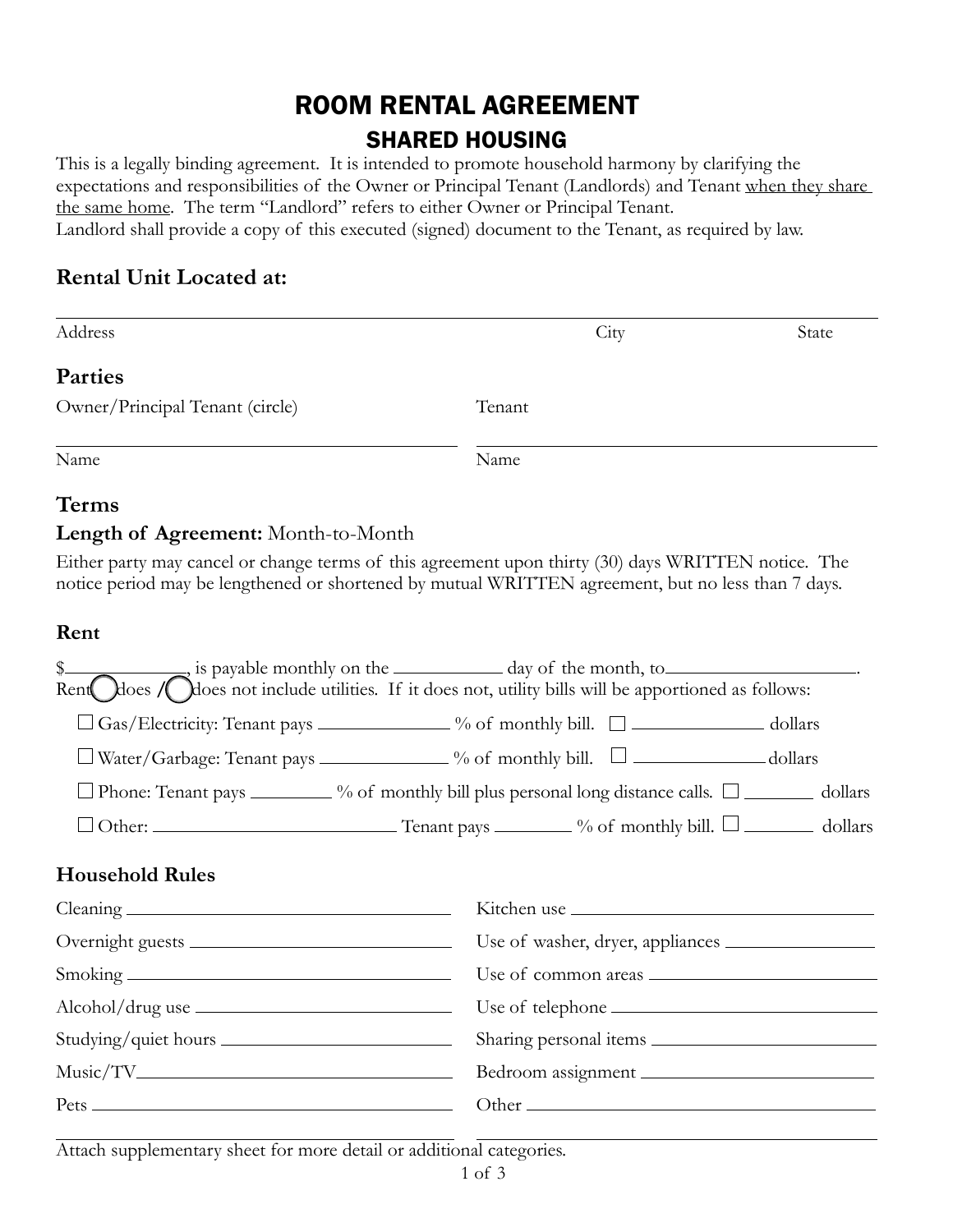#### **Conflict Resolution**

Each housemate will strive to develop mutual cooperation with all other housemates. Should disagreements arise, each shall try to resolve the dispute in good faith using clear communication. If disputes continue thereafter, the housemates agree to the following methods of conflict resolution:

- $\Box$  Decision by household consensus  $\Box$  Decision by Principal Tenant
- $\Box$  Binding mediation by impartial third party  $\Box$  Decision by Owner
- $\Box$  Decision by household majority vote

## **Privacy**

As required by law, the landlord may enter the tenant's room only for the following reasons: (a) in case of emergency; (b) to make necessary or agreed-upon repairs, decorations, or improvements, supply necessary or agreed-upon services, or exhibit the dwelling unit to prospective or actual purchasers, mortgagees, tenants, workers, or contractors; (c) when the tenant has abandoned or surrendered the premises; or (d) pursuant to court order. The landlord must give the tenant WRITTEN twenty-four (24) hours notice of intent to enter and may enter only during normal business hours, excepting by necessity, cases (a) and (c) above.

# **Deposits**

| Last month's rent:                                                                                        | paid on _      | amount \$ |  |  |  |
|-----------------------------------------------------------------------------------------------------------|----------------|-----------|--|--|--|
| Security deposit:                                                                                         | paid on ______ | amount \$ |  |  |  |
| Other refundable deposit (e.g., telephone or utility deposit for payment of bills after tenant moves out) |                |           |  |  |  |

in the amount of  $\frac{1}{2}$  was paid on  $\frac{1}{2}$  was paid on  $\frac{1}{2}$ 

This "other" deposit is refundable within days after tenant vacates the premises. If any portion of it is deducted, an accounting and verification of the reasonableness of the deduction will be provided.

The security deposit may be used for the purpose of repairing damage for which the tenant is responsible (beyond normal wear and tear), cleaning, or paying unpaid rent or other bills. The landlord and the tenant shall conduct a pre-move out inspection of the rental BEFORE the tenant moves out at which time the landlord shall inform the tenant of needed repairs and/or cleaning in WRITING. The tenant shall have the right to make any repairs identified at the pre-move out inspection at his or her expense before the move out date without deduction from the security deposit. Within 21 days after the tenant moves out, the landlord shall return the deposit to the tenant with accrued interest less any deductions, if any, the landlord is entitled to under California Civil Code 1950.5. If any deductions are made, the landlord shall provide the tenant with a written itemized statement of expenses and receipts for cleaning or repairs for which deductions were made from the deposit.

This residence being in the County of Santa Cruz (with the exception of Scotts Valley), simple interest will be paid on the security deposit and/or last month's rent to the tenant, pursuant to current local ordinance.

- 
-